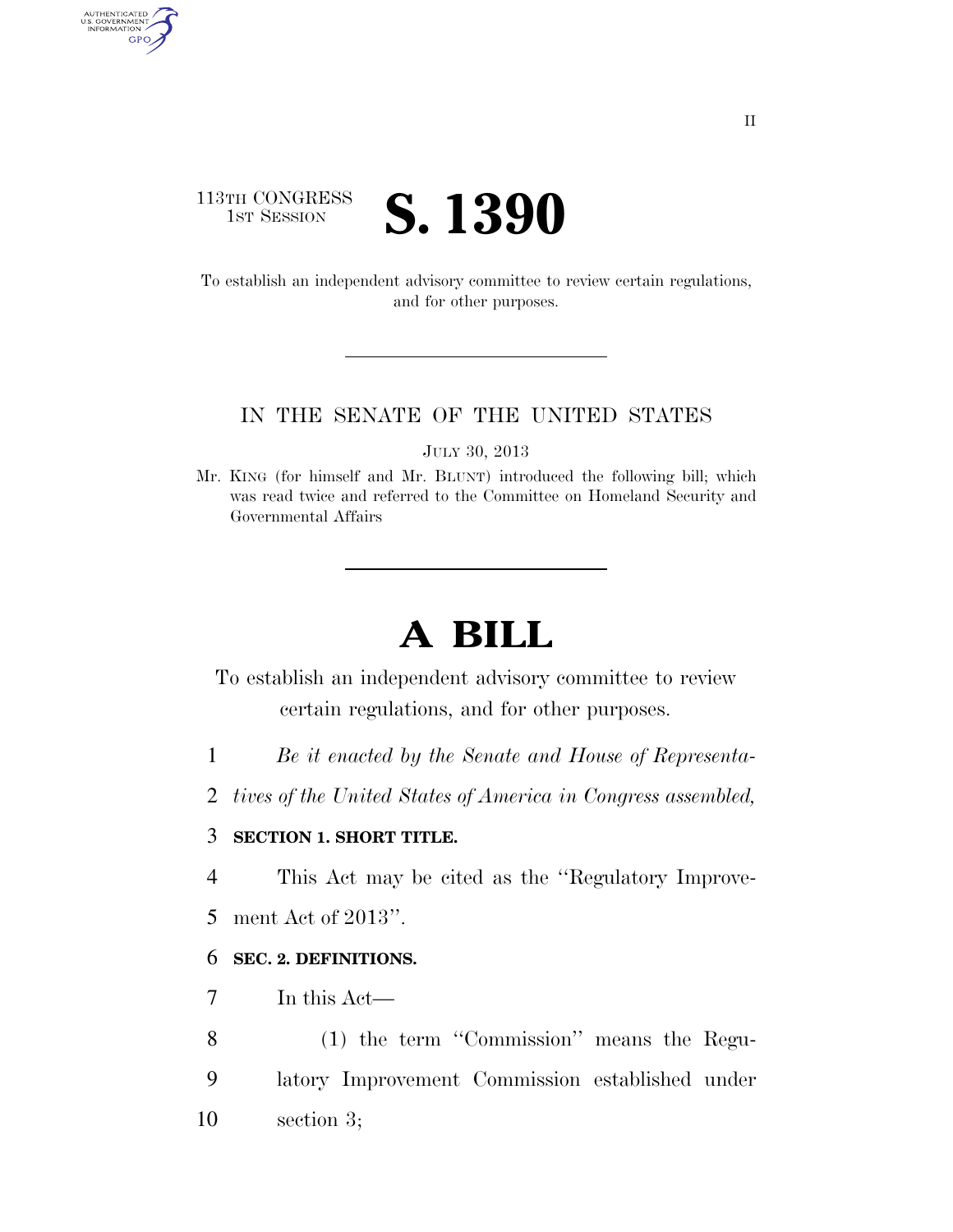| $\mathbf{1}$   | (2) the term "commission bill" means a bill               |
|----------------|-----------------------------------------------------------|
| $\overline{2}$ | consisting of the proposed legislative language of the    |
| 3              | Commission recommended under section $4(f)(2)(C)$         |
| $\overline{4}$ | and introduced under section $4(g)(1)$ ; and              |
| 5              | (3) the term "covered regulation" means a reg-            |
| 6              | ulation that—                                             |
| 7              | $(A)$ has been finalized not later than 10                |
| 8              | years before the date on which the Commission             |
| 9              | is established; and                                       |
| 10             | (B) has not been amended after being fi-                  |
| 11             | nalized.                                                  |
| 12             | SEC. 3. ESTABLISHMENT OF COMMISSION.                      |
| 13             | (a) ESTABLISHMENT.—There is established in the            |
| 14             | legislative branch a commission to be known as the "Regu- |
| 15             | latory Improvement Commission".                           |
| 16             | (b) MEMBERSHIP.—                                          |
| 17             | (1) COMPOSITION.—The Commission shall be                  |
| 18             | composed of 9 members, of whom—                           |
| 19             | $(A)$ 1 member shall be appointed by the                  |
| 20             | President, and shall serve as the Chairperson of          |
| 21             | the Commission;                                           |
| 22             | (B) 2 members shall be appointed by the                   |
| 23             | majority leader of the Senate;                            |
| 24             | (C) 2 members shall be appointed by the                   |
| 25             | minority leader of the Senate;                            |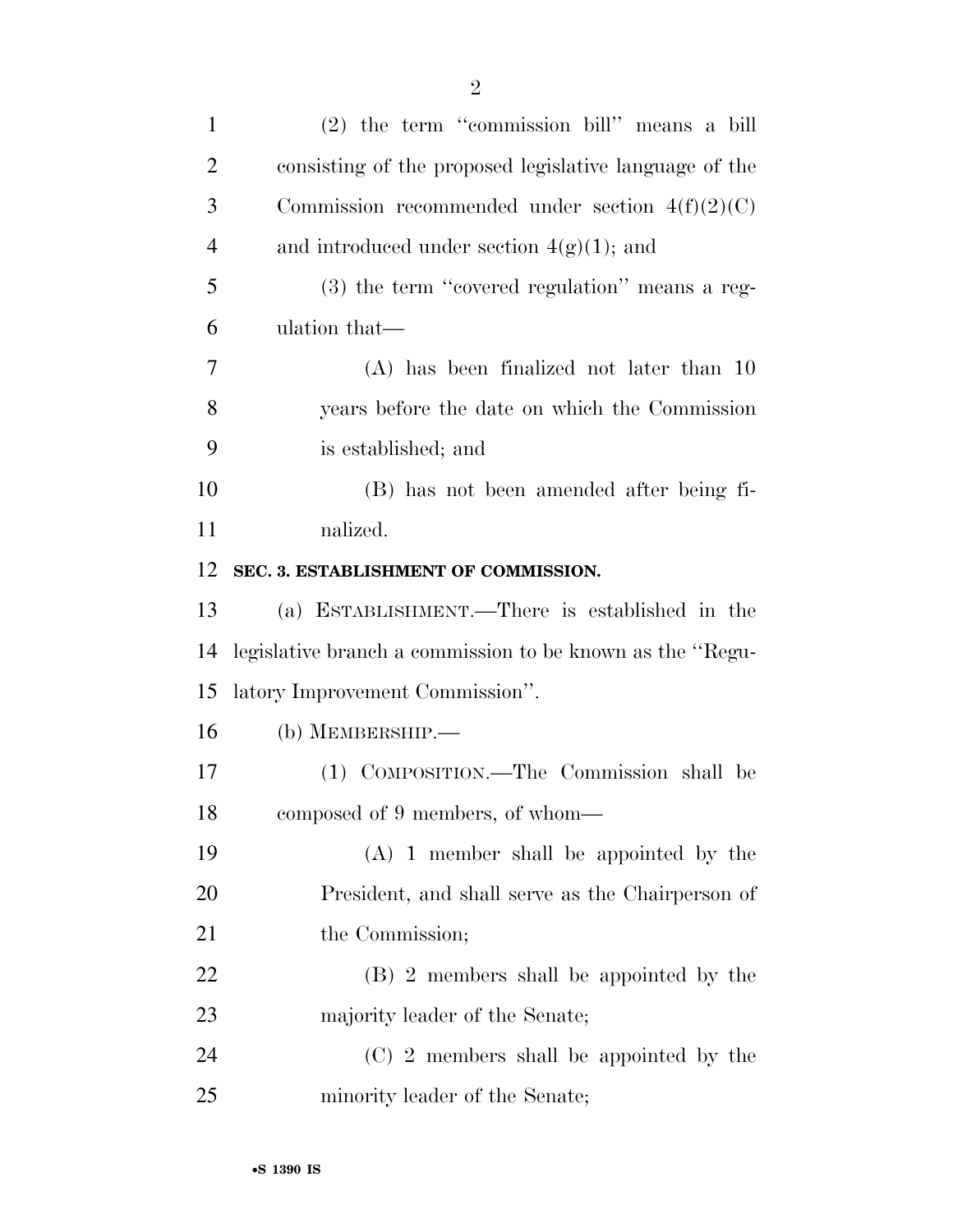| $\mathbf{1}$   | (D) 2 members shall be appointed by the                     |
|----------------|-------------------------------------------------------------|
| $\overline{2}$ | Speaker of the House of Representatives; and                |
| 3              | (E) 2 members shall be appointed by the                     |
| $\overline{4}$ | minority leader of the House of Representa-                 |
| 5              | tives.                                                      |
| 6              | (2) DATE.—The appointment of the members                    |
| 7              | of the Commission shall be made not later than 45           |
| 8              | days after the date of enactment of this Act.               |
| 9              | (3) QUALIFICATIONS.—Members appointed to                    |
| 10             | the Commission shall be prominent citizens of the           |
| 11             | United States with national recognition and a sig-          |
| 12             | nificant depth of experience and responsibilities in        |
| 13             | matters relating to government service, regulatory          |
| 14             | policy, economics, Federal agency management, pub-          |
| 15             | lic administration, and law.                                |
| 16             | (4) LIMITATION.—Not more than 5 members                     |
| 17             | appointed to the Commission may be from the same            |
| 18             | political party.                                            |
| 19             | (5) PROHIBITION.—The members of the Com-                    |
| 20             | mission may not be employees of the Federal Gov-            |
| 21             | ernment.                                                    |
| 22             | (c) PERIOD OF APPOINTMENT; VACANCIES.—Mem-                  |
| 23             | bers shall be appointed for the life of the Commission. Any |
| 24             | vacancy in the Commission shall not affect its powers, but  |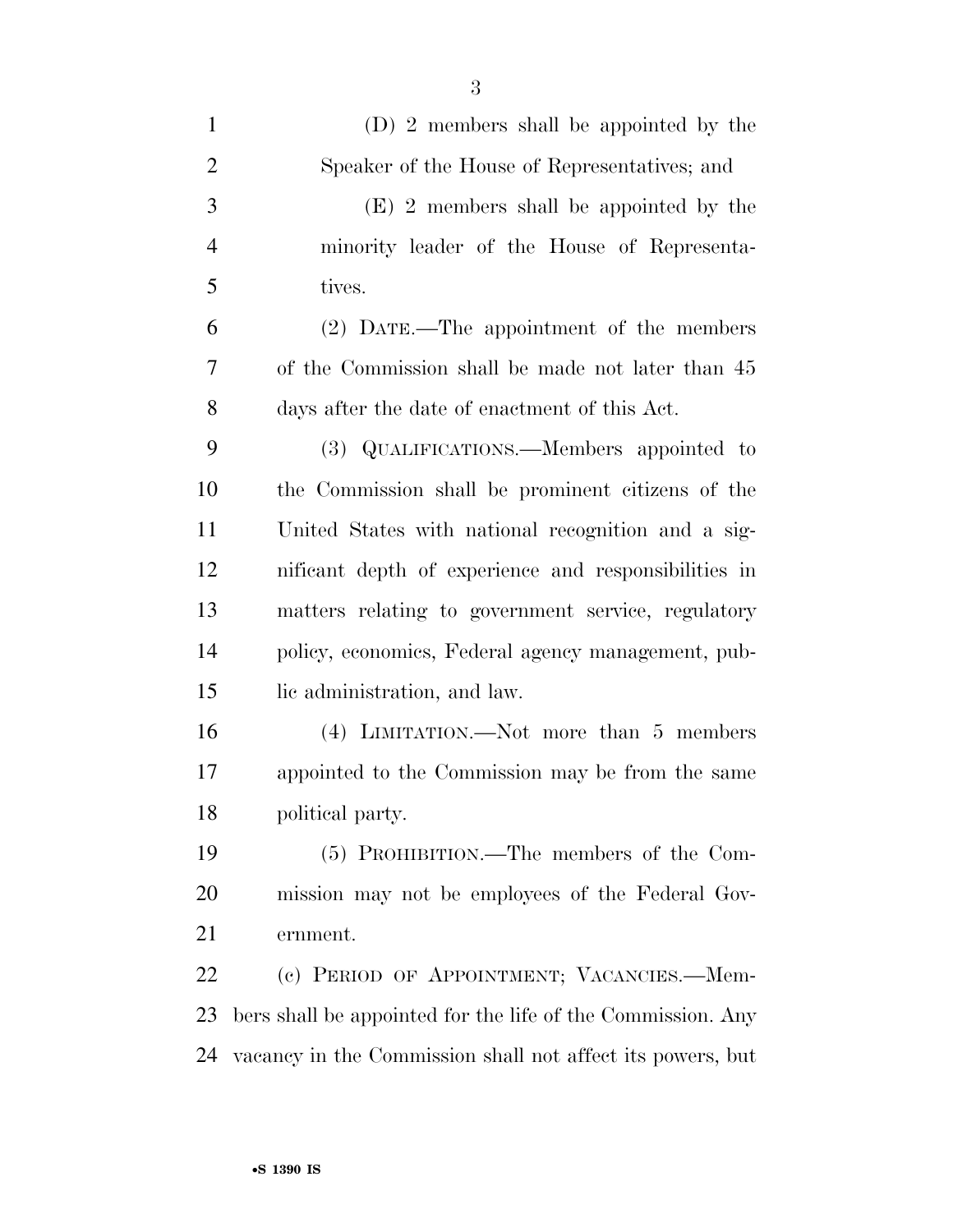shall be filled in the same manner as the original appoint-ment.

 (d) INITIAL MEETING.—Not later than 30 days after the date on which all members of the Commission have been appointed, the Commission shall hold its first meet-ing.

 (e) MEETINGS.—The Commission shall meet at the call of the Chairman.

 (f) OPEN TO THE PUBLIC.—Each meeting of the Commission shall be open to the public, unless a member objects.

 (g) QUORUM.—Five members of the Commission shall constitute a quorum, but a lesser number of members may hold hearings.

 (h) NONAPPLICABILITY OF THE FEDERAL ADVISORY COMMITTEE ACT.—The Federal Advisory Committee Act (5 U.S.C. App.) shall not apply to the Commission.

## **SEC. 4. DUTIES OF THE COMMISSION.**

 (a) PURPOSE.—The purpose of the Commission is to evaluate and provide recommendations for modification, consolidation, or repeal of covered regulations with the aim of reducing compliance costs, encouraging growth and innovation, and improving competitiveness, all while pro-tecting public health and safety, by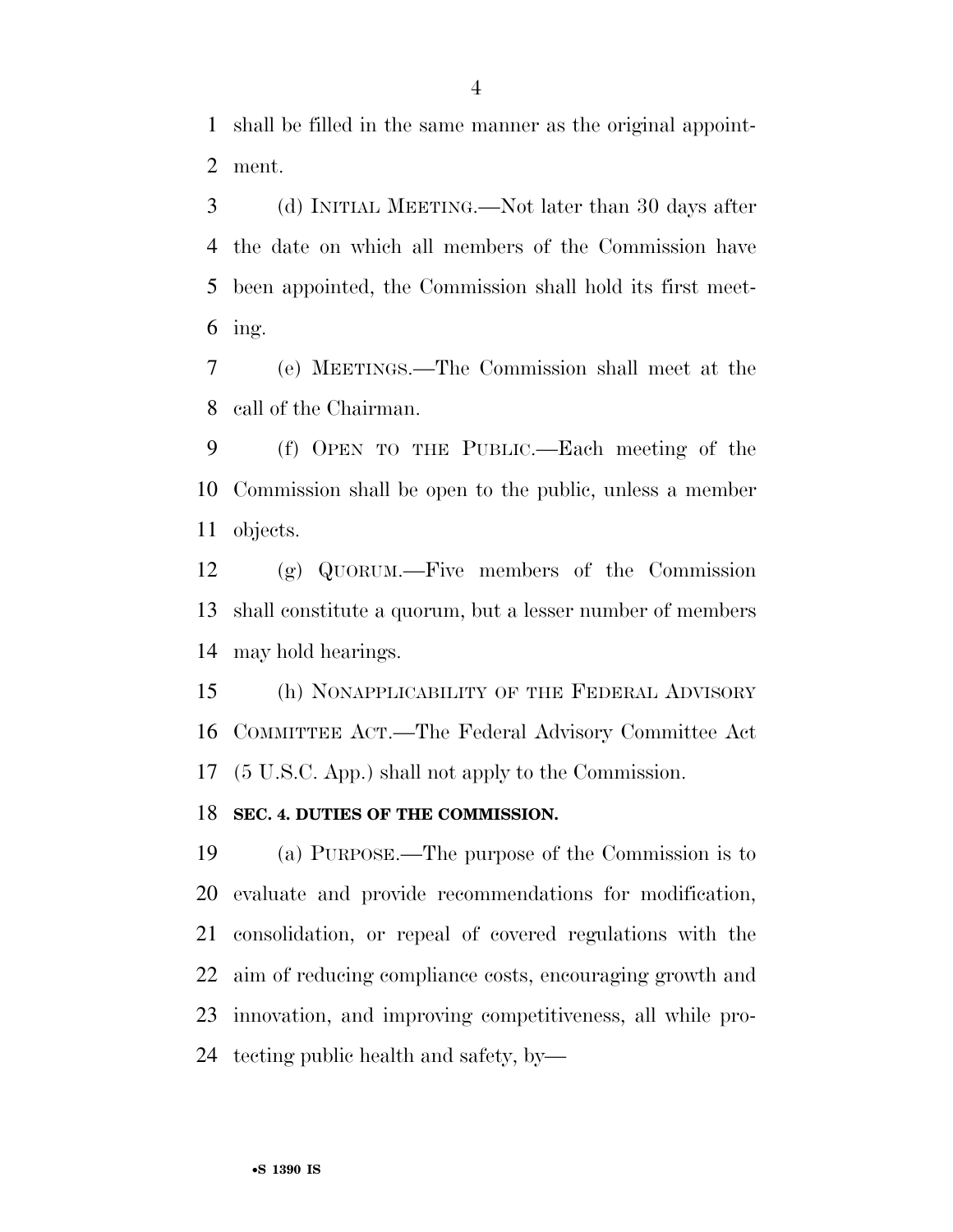(1) soliciting and reviewing comments from the public;

 (2) developing a sector or area-specific body of covered regulations to research and review; and

 (3) developing a package of covered regulations to modify, consolidate, or repeal to be submitted to Congress for an up-or-down vote.

(b) PUBLIC COMMENTS.—

 (1) IN GENERAL.—Not later than 30 days after the date of the initial meeting of the Commission, the Commission shall initiate a process to solicit and collect written recommendations from the general public, interested parties, Federal agencies, and other relevant entities regarding which covered regu-lations should be examined.

 (2) SUBMISSION OF PUBLIC COMMENTS.—The Commission shall ensure that the process initiated under paragraph (1) allows for recommendations to be submitted to the Commission through the website of the Commission or by mail.

21 (3) LENGTH OF PUBLIC COMMENT PERIOD. The period for the submission of recommendations under this subsection shall end 60 days after the date on which the process is initiated under para-graph (1).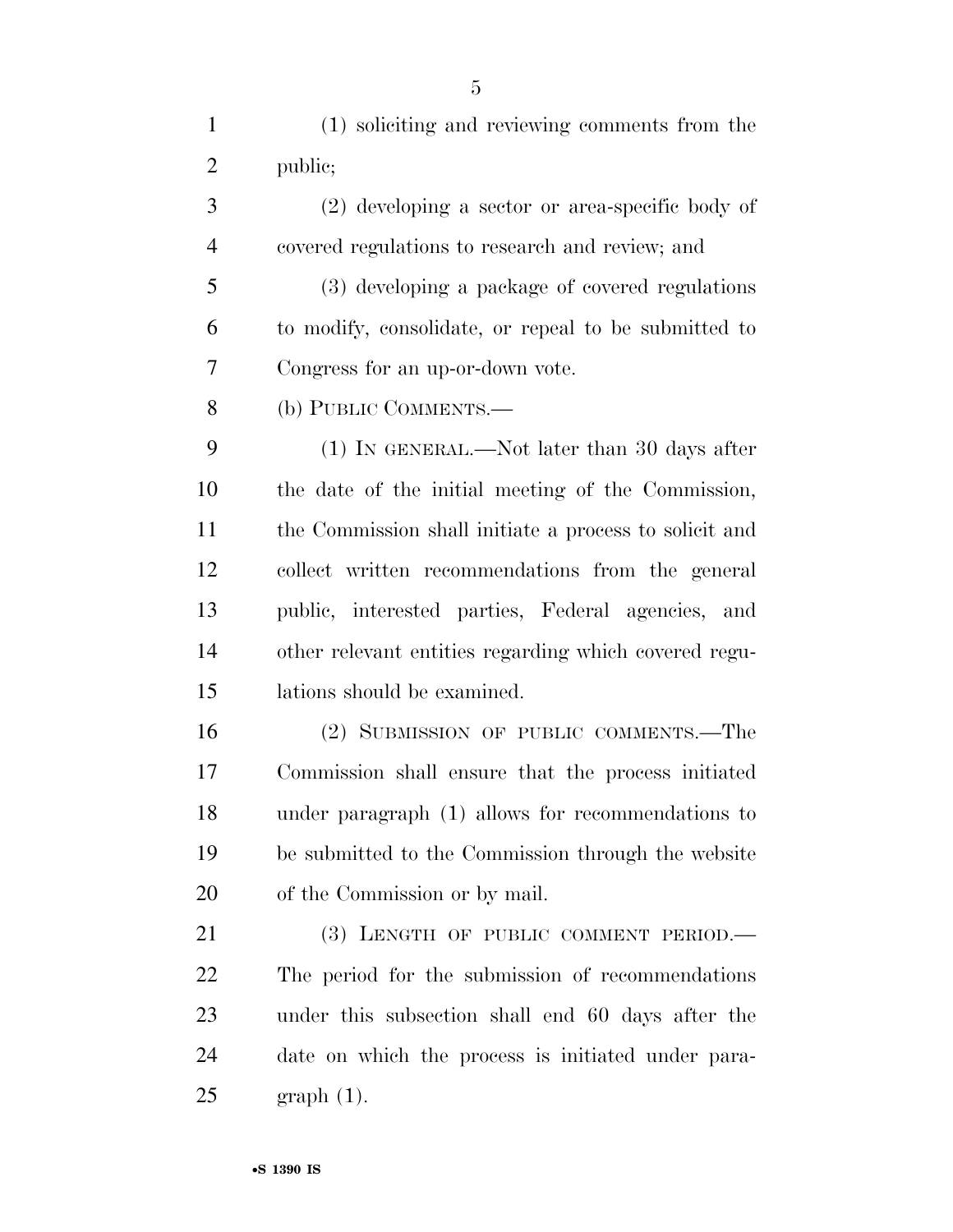(4) PUBLICATION IN THE FEDERAL REG- ISTER.—At the end of the period for the submission of recommendations under this subsection, all sub- mitted recommendations shall be published in the Federal Register.

 (c) COMMISSION REVIEW OF PUBLIC COMMENTS.— Not later than 30 days after the date on which the period for the submission of recommendations ends under sub- section (b), the Commission shall convene to review sub- mitted recommendations and to identify a single sector or area of covered regulations to modify, consolidate, or eliminate.

13 (d) EXAMINATION OF REGULATIONS.—

 (1) IN GENERAL.—Not later than 45 days after the date on which the Commission convenes under paragraph (1), the Commission shall decide which sector area of covered regulations to examine.

 (2) PROCESS FOR EXAMINATION.—In exam- ining covered regulations under this section, the Commission shall determine the effectiveness of indi- vidual covered regulations, by using multiple re- sources, including quantitative metrics, testimony from industry and agency experts, and research from the staff of the Commission.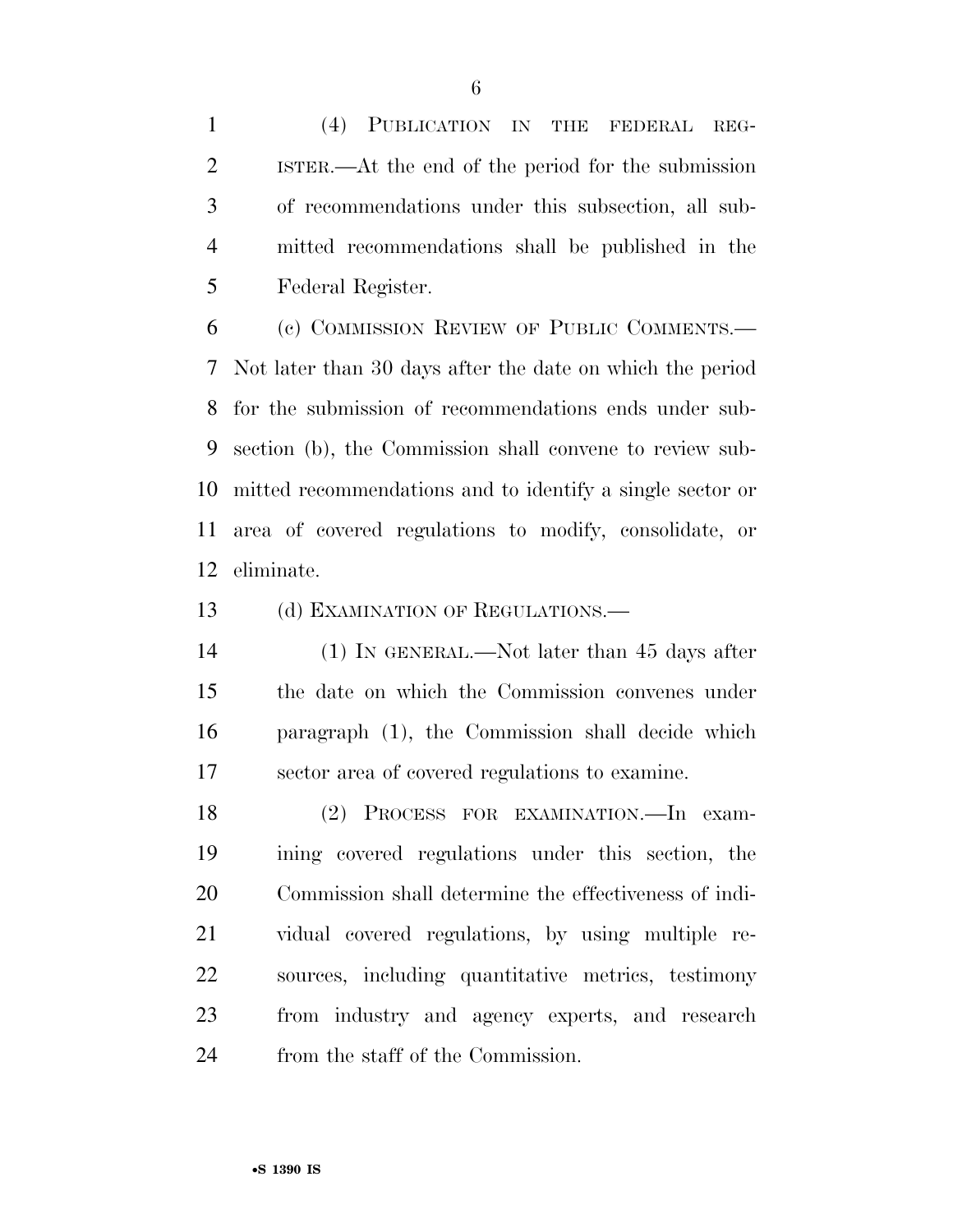| $\mathbf{1}$   | (3) DEADLINE.—Not later than 180 days after          |
|----------------|------------------------------------------------------|
| $\overline{2}$ | the date on which the Commission determines which    |
| 3              | sector or area of covered regulations to examine     |
| $\overline{4}$ | under paragraph (1), the Commission shall complete   |
| 5              | a substantial examination of such covered regula-    |
| 6              | tions.                                               |
| 7              | (e) INITIAL REPORT.—                                 |
| 8              | (1) IN GENERAL.—Not later than 180 days              |
| 9              | after the date on which the Commission determines    |
| 10             | which sector or area of covered regulations to exam- |
| 11             | ine under subsection $(d)(1)$ , the Commission shall |
| 12             | publish, and make available to the public for com-   |
| 13             | ment, a report, which shall include—                 |
| 14             | (A) the findings and conclusions of the              |
| 15             | Commission for the improvement of covered            |
| 16             | regulations examined by the Commission; and          |
| 17             | (B) a list of recommendations for changes            |
| 18             | to the covered regulations examined by the           |
| 19             | Commission, which may include recommenda-            |
| 20             | tions for modification, consolidation, or repeal     |
| 21             | of such covered regulations.                         |
| 22             | REQUIREMENT.—The report submitted<br>(2)             |
| 23             | under paragraph (1) shall be approved by not fewer   |
| 24             | than 5 members of the Commission.                    |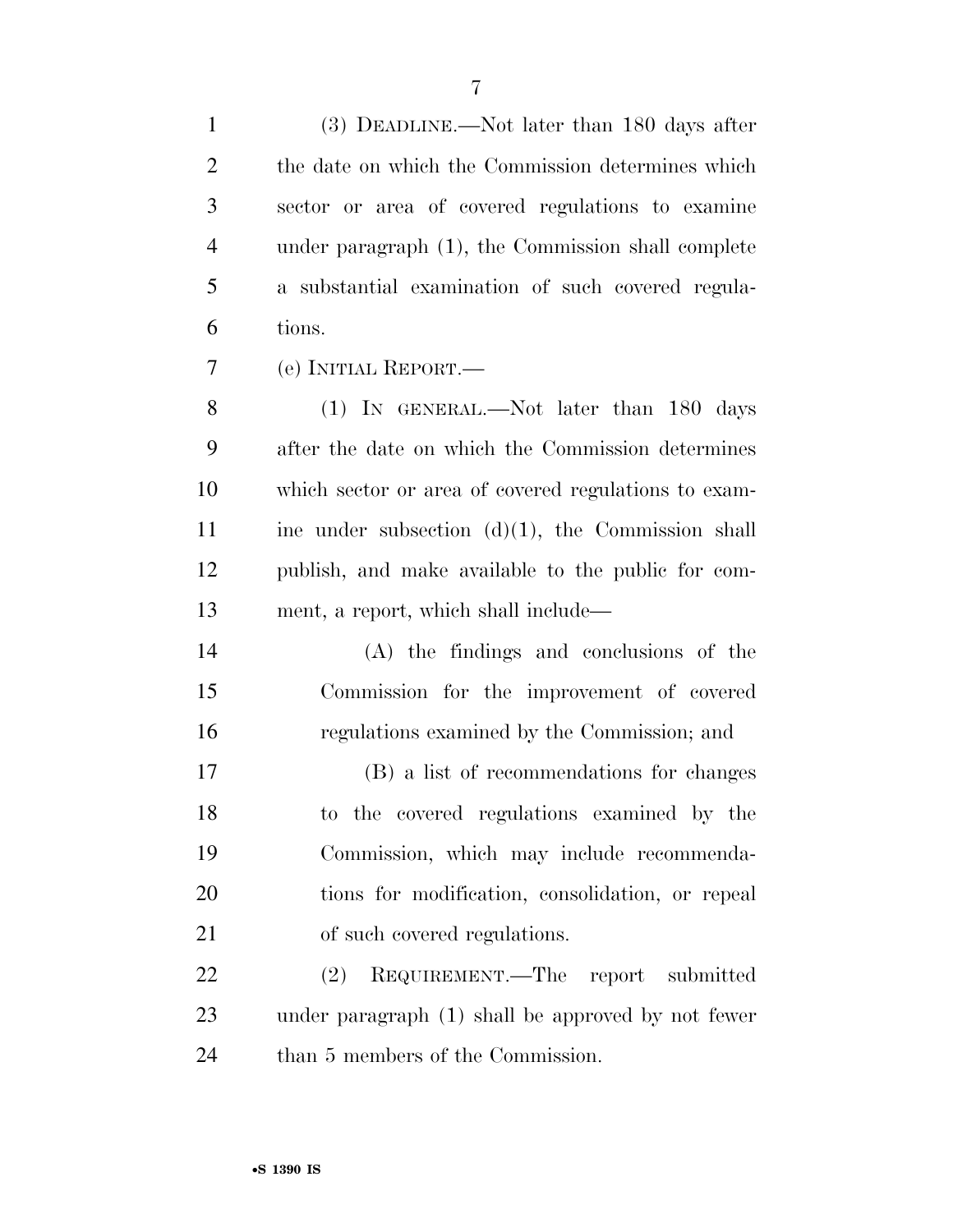| $\mathbf{1}$   | (3) AVAILABILITY OF REPORT.—The Commis-             |
|----------------|-----------------------------------------------------|
| $\overline{2}$ | sion shall make the report required under paragraph |
| 3              | (1) available through the website of the Commission |
| $\overline{4}$ | and in printed form.                                |
| 5              | (4) PUBLIC COMMENT PERIOD.—During the               |
| 6              | 45-day period beginning on the date on which the    |
| 7              | report required under paragraph (1) is published,   |
| 8              | the Commission shall—                               |
| 9              | (A) solicit comments from the public on             |
| 10             | such report, using the same process established     |
| 11             | under subsection (b); and                           |
| 12             | (B) publish any comments received under             |
| 13             | subparagraph $(A)$ in the Federal Register.         |
| 14             | (f) REPORT TO CONGRESS.                             |
| 15             | $(1)$ In GENERAL.—Not later than 45 days after      |
| 16             | the date on which the 45-day period described in    |
| 17             | subsection $(e)(4)$ ends, the Commission shall—     |
| 18             | (A) review any comments received under              |
| 19             | subsection $(e)(4)$ ;                               |
| 20             | (B) incorporate any relevant comments re-           |
| 21             | ceived under subsection $(e)(4)$ into the report    |
| 22             | required under subsection $(e)(1)$ ; and            |
| 23             | (C) submit the revised report to Congress.          |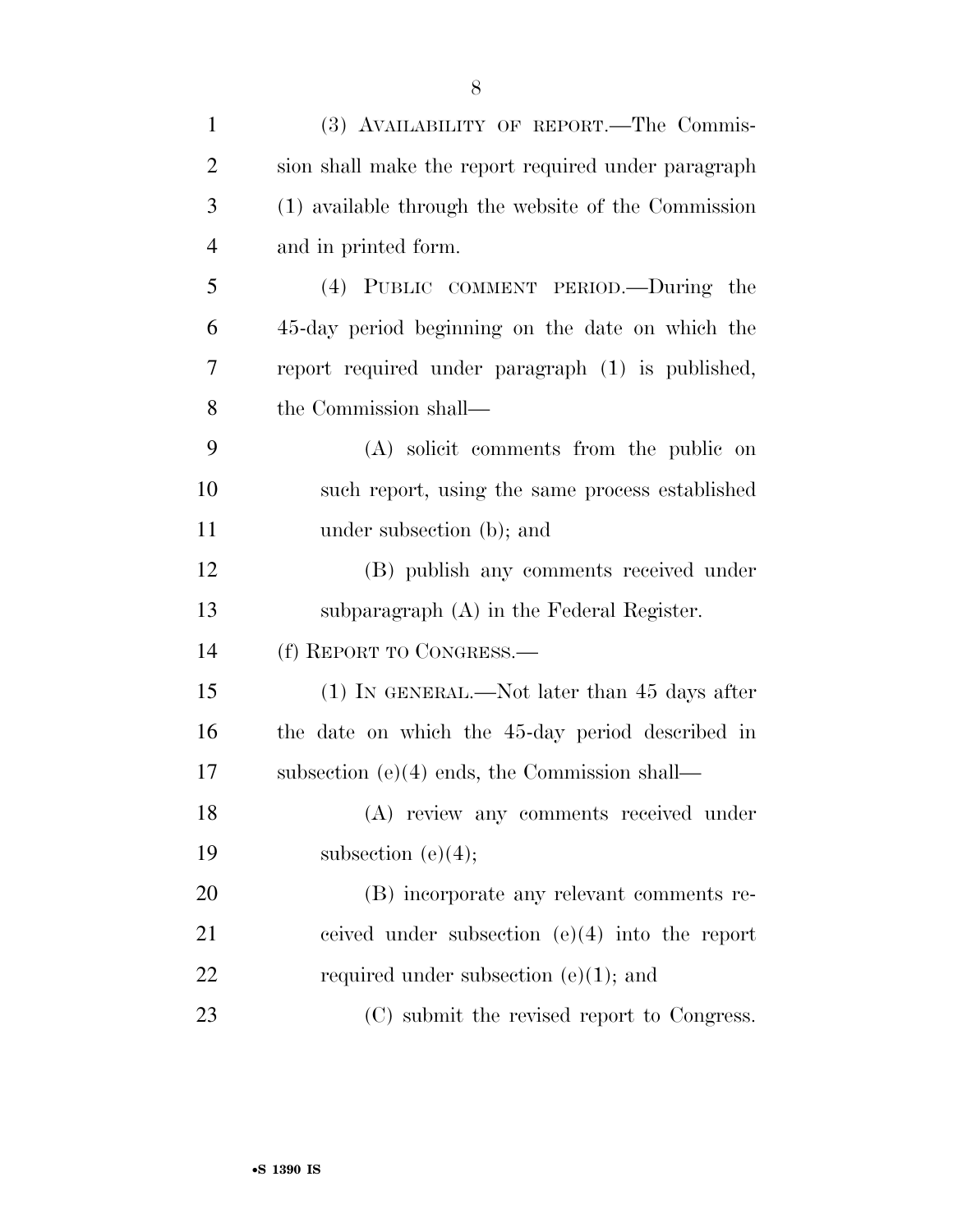| $\mathbf{1}$   | (2) CONTENTS.—The revised report required to              |
|----------------|-----------------------------------------------------------|
| $\overline{2}$ | be submitted to Congress under paragraph (1) shall        |
| 3              | include-                                                  |
| $\overline{4}$ | (A) the findings and conclusions of the                   |
| 5              | Commission for the improvement of covered                 |
| 6              | regulations examined by the Commission;                   |
| 7              | (B) a list of recommendations for changes                 |
| 8              | to the covered regulations examined by the                |
| 9              | Commission, which may include recommenda-                 |
| 10             | tions for modification, consolidation, or repeal          |
| 11             | of such covered regulations; and                          |
| 12             | (C) recommended legislative language to                   |
| 13             | implement the recommendations in subpara-                 |
| 14             | $graph(B)$ .                                              |
| 15             | (g) CONGRESSIONAL CONSIDERATION OF COMMIS-                |
| 16             | SION REPORT.                                              |
| 17             | (1) INTRODUCTION.—If approved by 5 members                |
| 18             | of the Commission, as required under subsection           |
| 19             | $(e)(2)$ , the commission bill shall be introduced in the |
| 20             | Senate (by request) on the next day on which the          |
| 21             | Senate is in session by the majority leader of the        |
| 22             | Senate or by a Member of the Senate designated by         |
| 23             | the majority leader of the Senate and shall be intro-     |
| 24             | duced in the House of Representatives (by request)        |
| 25             | on the next legislative day by the majority leader of     |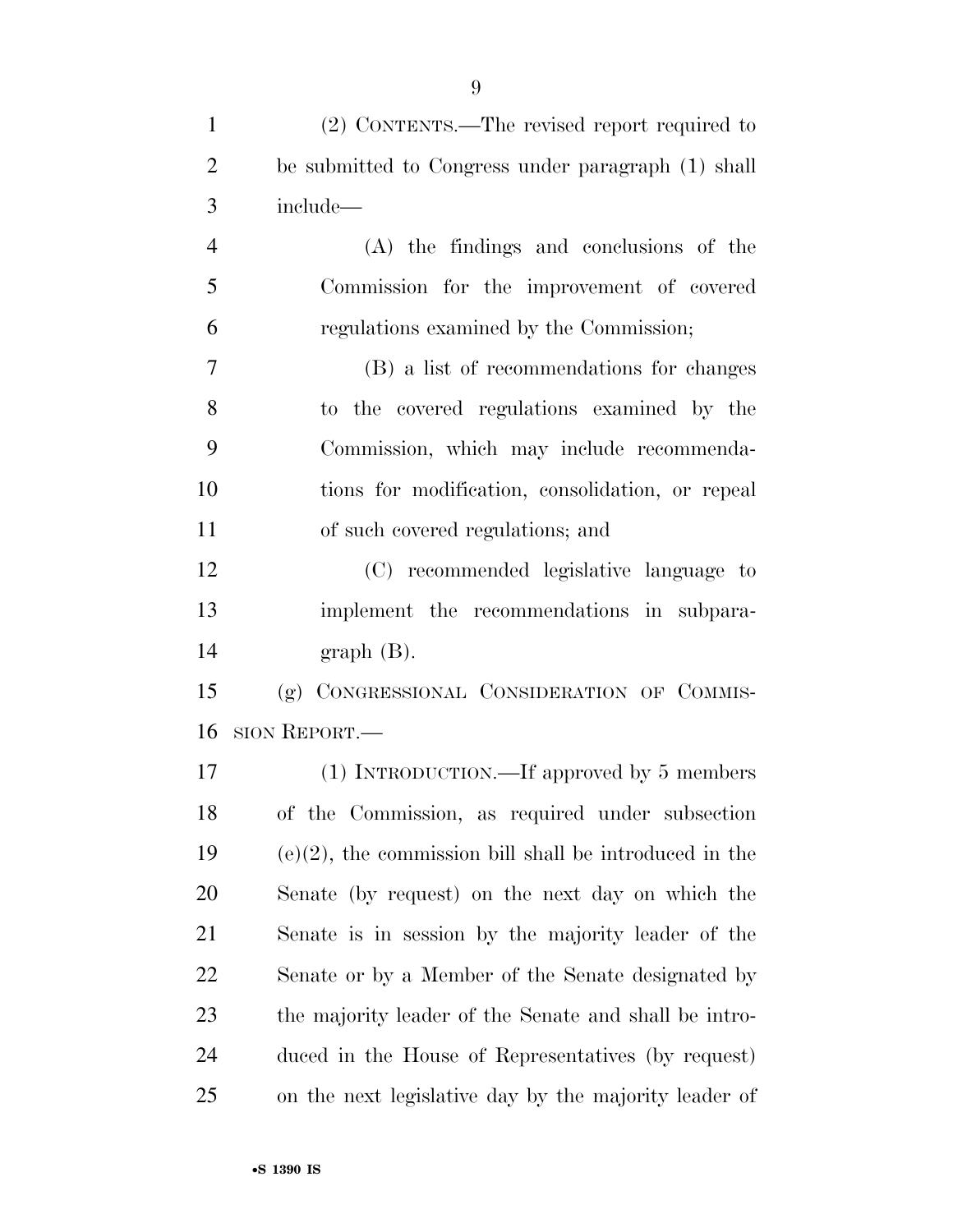| $\mathbf{1}$   | the House or by a Member of the House designated   |
|----------------|----------------------------------------------------|
| $\overline{2}$ | by the majority leader of the House.               |
| 3              | (2) CONSIDERATION IN THE HOUSE OF REP-             |
| $\overline{4}$ | RESENTATIVES.-                                     |
| 5              | (A)<br>REFERRAL AND REPORTING. Any                 |
| 6              | committee of the House of Representatives to       |
| 7              | which the commission bill is referred shall re-    |
| 8              | port it to the House without amendment not         |
| 9              | later than 30 days after the date on which the     |
| 10             | commission bill is introduced under paragraph      |
| 11             | $(1)$ . If a committee fails to report the commis- |
| 12             | sion bill within that period, it shall be in order |
| 13             | to move that the House discharge the com-          |
| 14             | mittee from further consideration of the com-      |
| 15             | mission bill. Such a motion shall not be in order  |
| 16             | after the last committee authorized to consider    |
| 17             | the commission bill reports it to the House or     |
| 18             | after the House has disposed of a motion to        |
| 19             | discharge the commission bill. The previous        |
| 20             | question shall be considered as ordered on the     |
| 21             | motion to its adoption without intervening mo-     |
| 22             | tion except 3 hours of debate equally divided      |
| 23             | and controlled by the proponent and an oppo-       |
| 24             | nent. If such a motion is adopted, the House       |
| 25             | shall proceed immediately to consider the com-     |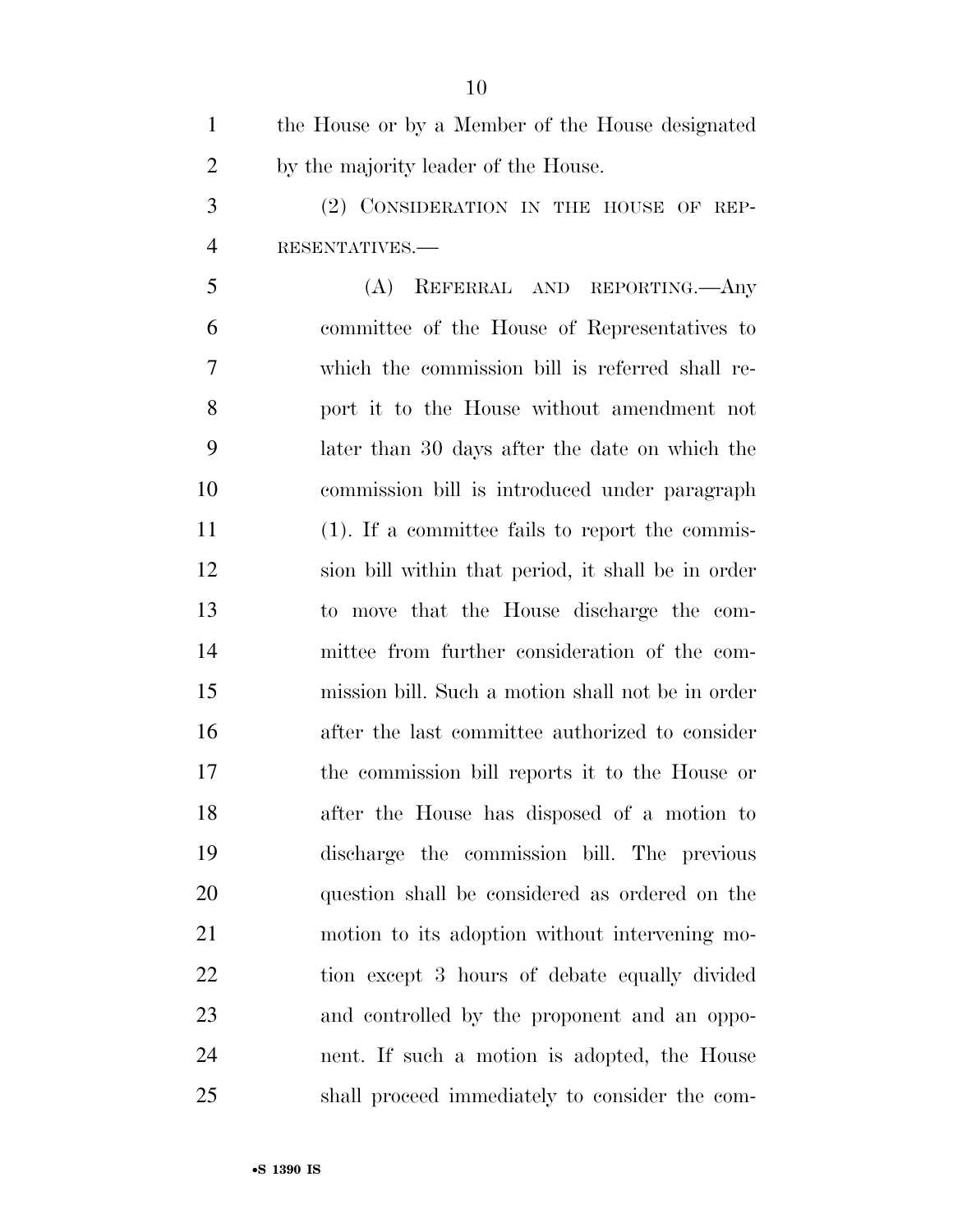mission bill in accordance with subparagraphs 2 (B) and  $(C)$ . A motion to reconsider the vote by which the motion is disposed of shall not be in order.

 (B) PROCEEDING TO CONSIDERATION.— After the last committee authorized to consider the commission bill reports it to the House or has been discharged (other than by motion) from its consideration, it shall be in order to move to proceed to consider the commission bill in the House. Such a motion shall not be in order after the House has disposed of a motion to proceed with respect to the commission bill. The previous question shall be considered as or- dered on the motion to its adoption without in- tervening motion. A motion to reconsider the vote by which the motion is disposed of shall not be in order.

 (C) CONSIDERATION.—The commission bill shall be considered as read. All points of order against the commission bill and against its con- sideration are waived. The previous question shall be considered as ordered on the commis- sion bill to its passage without intervening mo-tion except 10 hours of debate equally divided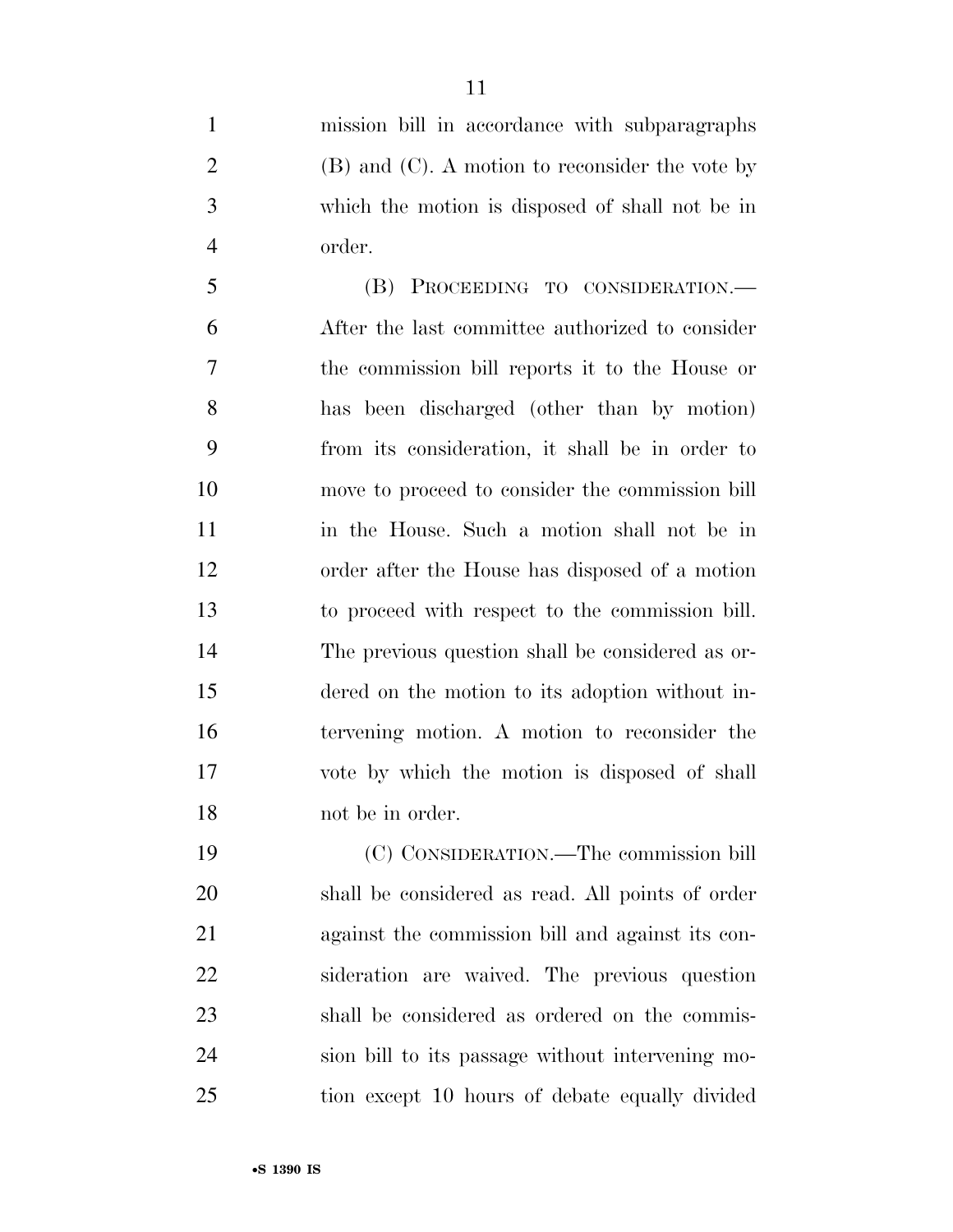| $\mathbf{1}$   | and controlled by the proponent and an oppo-      |
|----------------|---------------------------------------------------|
| $\overline{2}$ | nent and one motion to limit debate on the        |
| 3              | commission bill. A motion to reconsider the vote  |
| $\overline{4}$ | on passage of the commission bill shall not be    |
| 5              | in order.                                         |
| 6              | (D) VOTE ON PASSAGE.—The vote on pas-             |
| 7              | sage of the commission bill shall occur not later |
| 8              | than 60 days after the date on which the com-     |
| 9              | mission bill is discharged from the last com-     |
| 10             | mittee authorized to consider the commission      |
| 11             | bill.                                             |
| 12             | (3) CONSIDERATION IN THE SENATE.—                 |
| 13             | (A) COMMITTEE CONSIDERATION.—A com-               |
| 14             | mission bill introduced in the Senate under       |
| 15             | paragraph (1) shall be jointly referred to the    |
| 16             | committee or committees of jurisdiction, which    |
| 17             | committees shall report the bill without any re-  |
| 18             | vision and with a favorable recommendation, an    |
| 19             | unfavorable recommendation, or without rec-       |
| 20             | ommendation, not later than 30 days after the     |
| 21             | date on which the commission bill is introduced.  |
| 22             | If any committee fails to report the bill within  |
| 23             | that period, that committee shall be automati-    |
| 24             | cally discharged from consideration of the bill,  |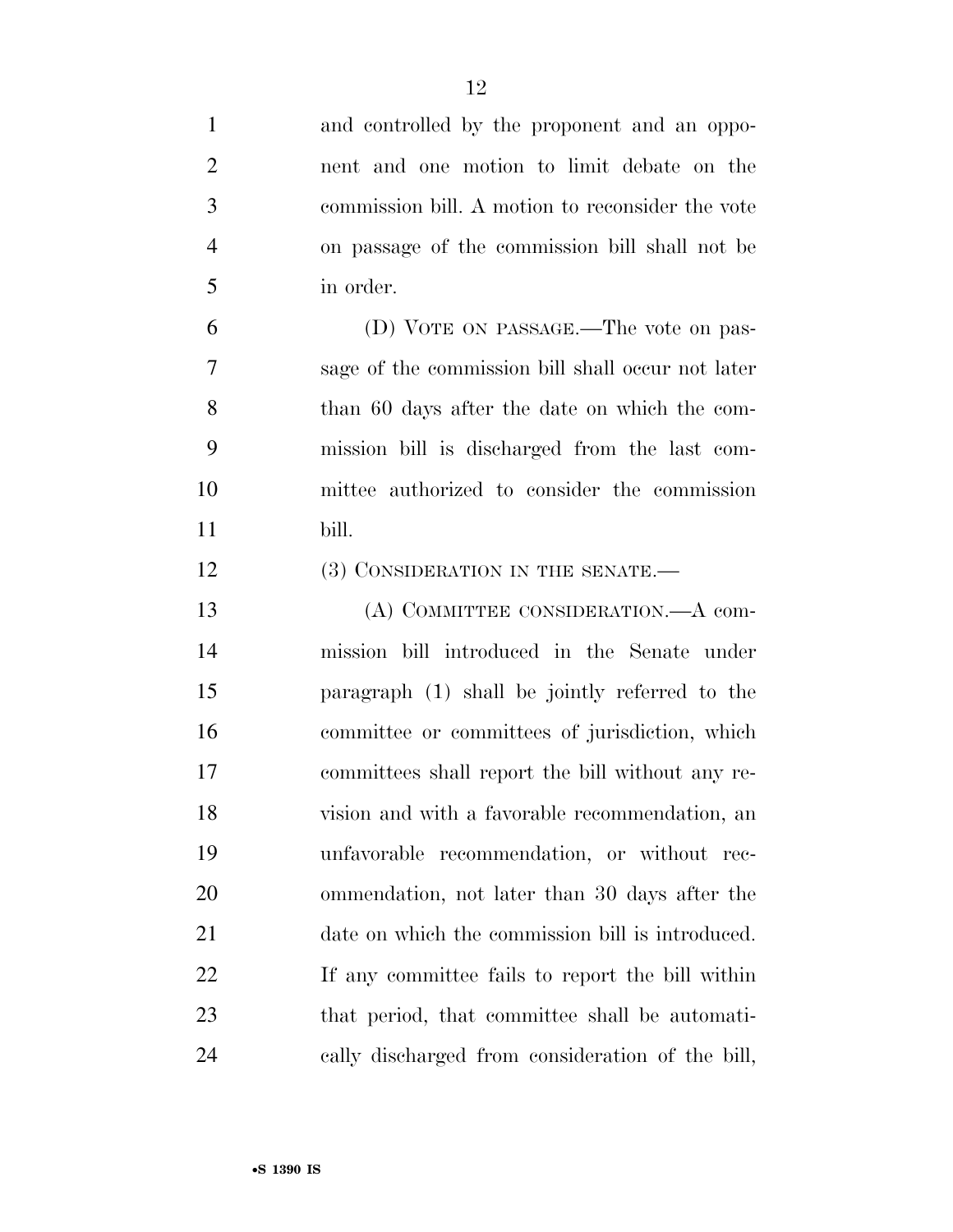and the bill shall be placed on the appropriate calendar.

 (B) MOTION TO PROCEED.—Notwith- standing Rule XXII of the Standing Rules of the Senate, it is in order, not later than 2 days of session after the date on which a commission bill is reported or discharged from all commit-8 tees to which it was referred, for the majority leader of the Senate or the majority leader's designee to move to proceed to the consider- ation of the commission bill. It shall also be in order for any Member of the Senate to move to proceed to the consideration of the commission bill at any time after the conclusion of such 2- day period. A motion to proceed is in order even though a previous motion to the same ef- fect has been disagreed to. All points of order against the motion to proceed to the commis- sion bill are waived. The motion to proceed is not debatable. The motion is not subject to a motion to postpone. A motion to reconsider the vote by which the motion is agreed to or dis- agreed to shall not be in order. If a motion to proceed to the consideration of the commission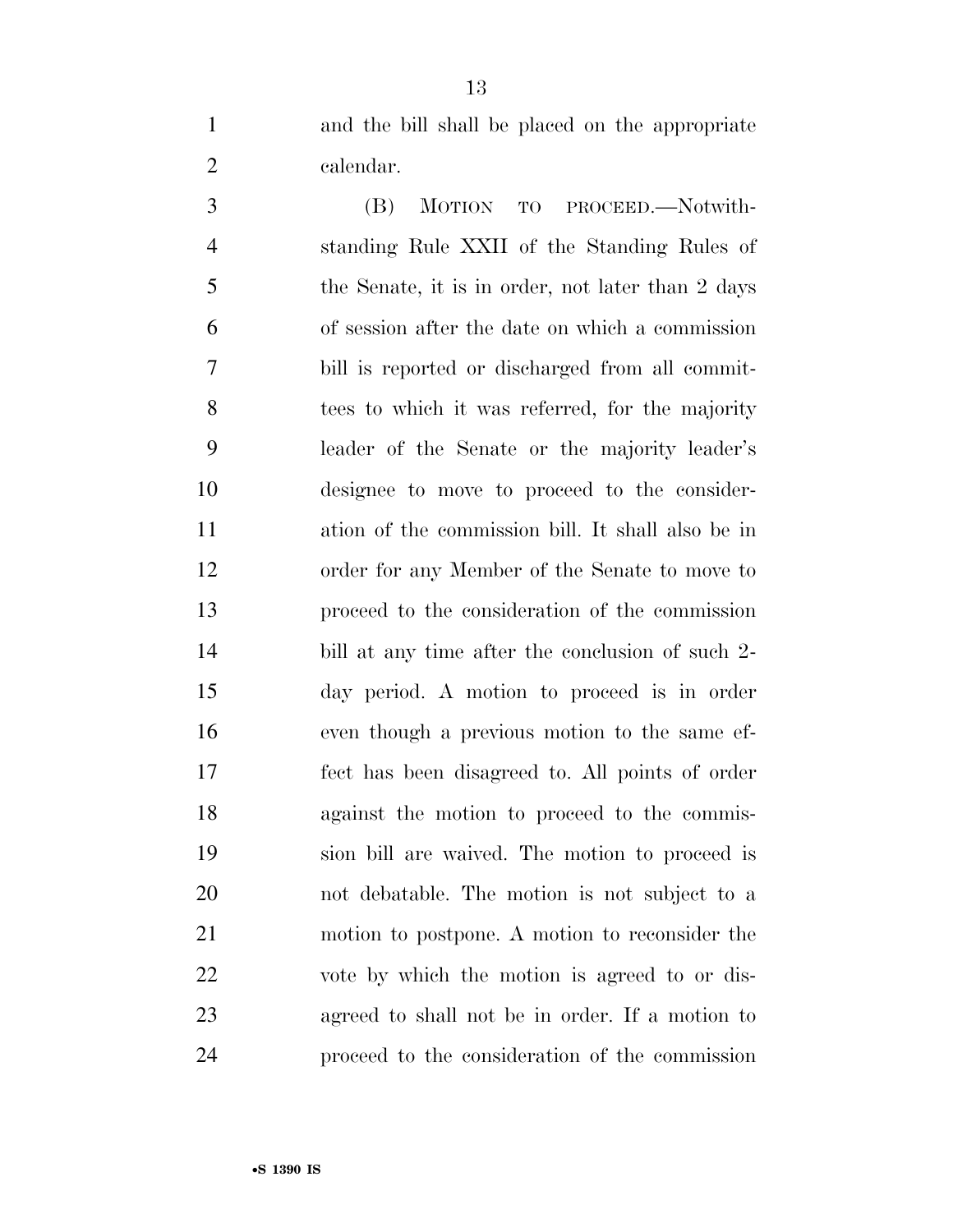| $\mathbf{1}$   | bill is agreed to, the commission bill shall re-    |
|----------------|-----------------------------------------------------|
| $\overline{2}$ | main the unfinished business until disposed of.     |
| 3              | (C) CONSIDERATION.—All points of order              |
| $\overline{4}$ | against the commission bill and against consid-     |
| 5              | eration of the commission bill are waived. Con-     |
| 6              | sideration of the commission bill and of all de-    |
| 7              | batable motions and appeals in connection           |
| 8              | therewith shall not exceed a total of 10 hours      |
| 9              | which shall be divided equally between the ma-      |
| 10             | jority and minority leaders or their designees. A   |
| 11             | motion further to limit debate on the commis-       |
| 12             | sion bill is in order, shall require an affirmative |
| 13             | vote of a majority of the Members duly chosen       |
| 14             | and sworn, and is not debatable. Any debatable      |
| 15             | motion or appeal is debatable for not to exceed     |
| 16             | 1 hour, to be divided equally between those fa-     |
| 17             | voring and those opposing the motion or appeal.     |
| 18             | All time used for consideration of the commis-      |
| 19             | sion bill, including time used for quorum calls     |
| 20             | and voting, shall be counted against the total      |
| 21             | 10 hours of consideration.                          |
| 22             | (D) NO AMENDMENTS.—An amendment to                  |

 the commission bill, or a motion to postpone, or a motion to proceed to the consideration of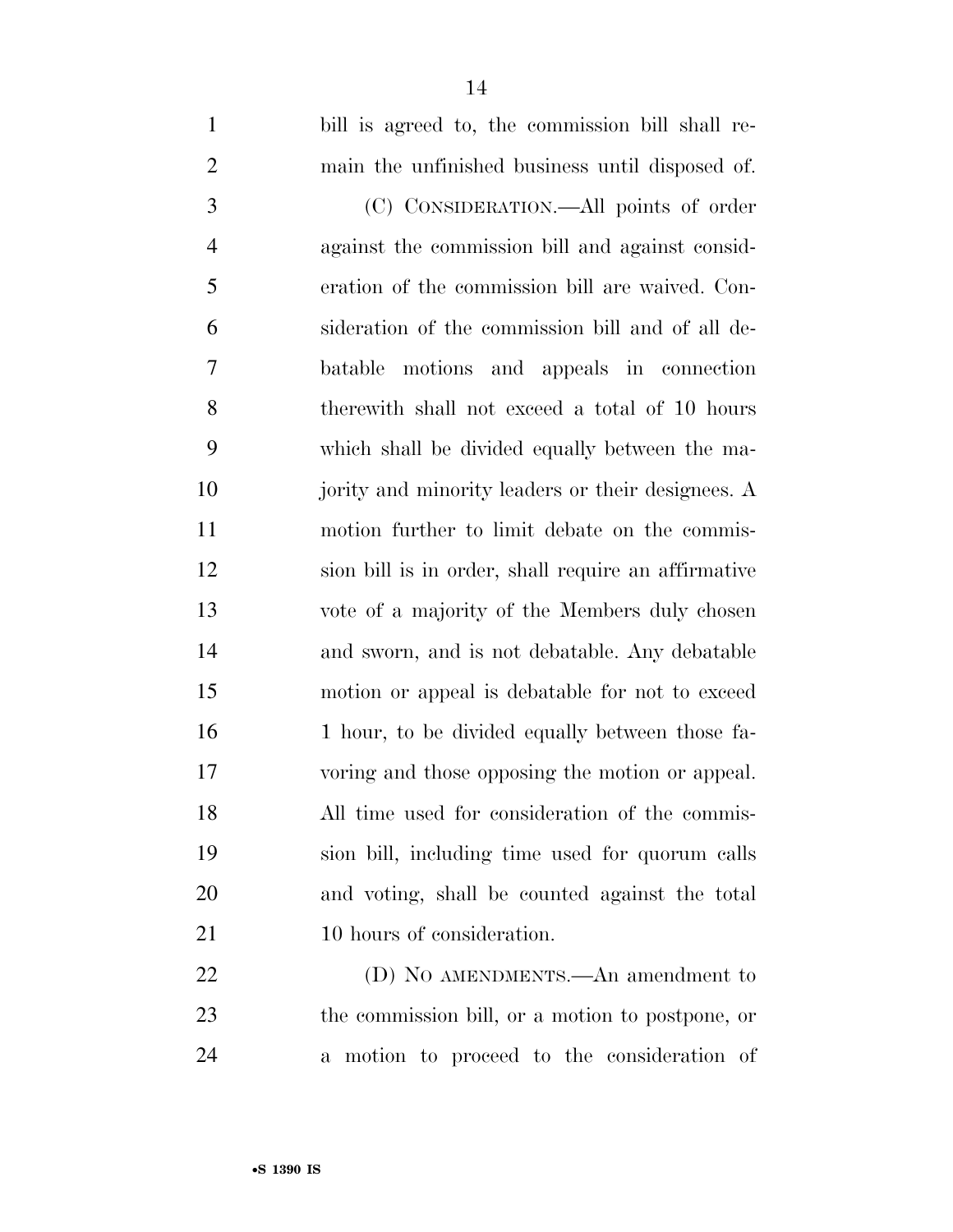| $\mathbf{1}$   | other business, or a motion to recommit the        |
|----------------|----------------------------------------------------|
| $\overline{2}$ | commission bill, is not in order.                  |
| 3              | (E) VOTE ON PASSAGE.—If the Senate has             |
| $\overline{4}$ | voted to proceed to the commission bill, the vote  |
| 5              | on passage of the commission bill shall occur      |
| 6              | immediately following the conclusion of the de-    |
| 7              | bate on a commission bill, and a single quorum     |
| 8              | call at the conclusion of the debate if requested. |
| 9              | The vote on passage of the commission bill shall   |
| 10             | occur not later than 30 days after the date on     |
| 11             | which the commission bill is discharged from all   |
| 12             | committees to which the commission bill was re-    |
| 13             | ferred.                                            |
| 14             | (F) RULINGS OF THE CHAIR ON PROCE-                 |
| 15             | DURE.—Appeals from the decisions of the Chair      |
|                |                                                    |

 relating to the application of the rules of the Senate, as the case may be, to the procedure re- lating to a commission bill shall be decided without debate.

 (4) AMENDMENT.—The commission bill shall not be subject to amendment in either the House of Representatives or the Senate.

23 (5) CONSIDERATION BY THE OTHER HOUSE.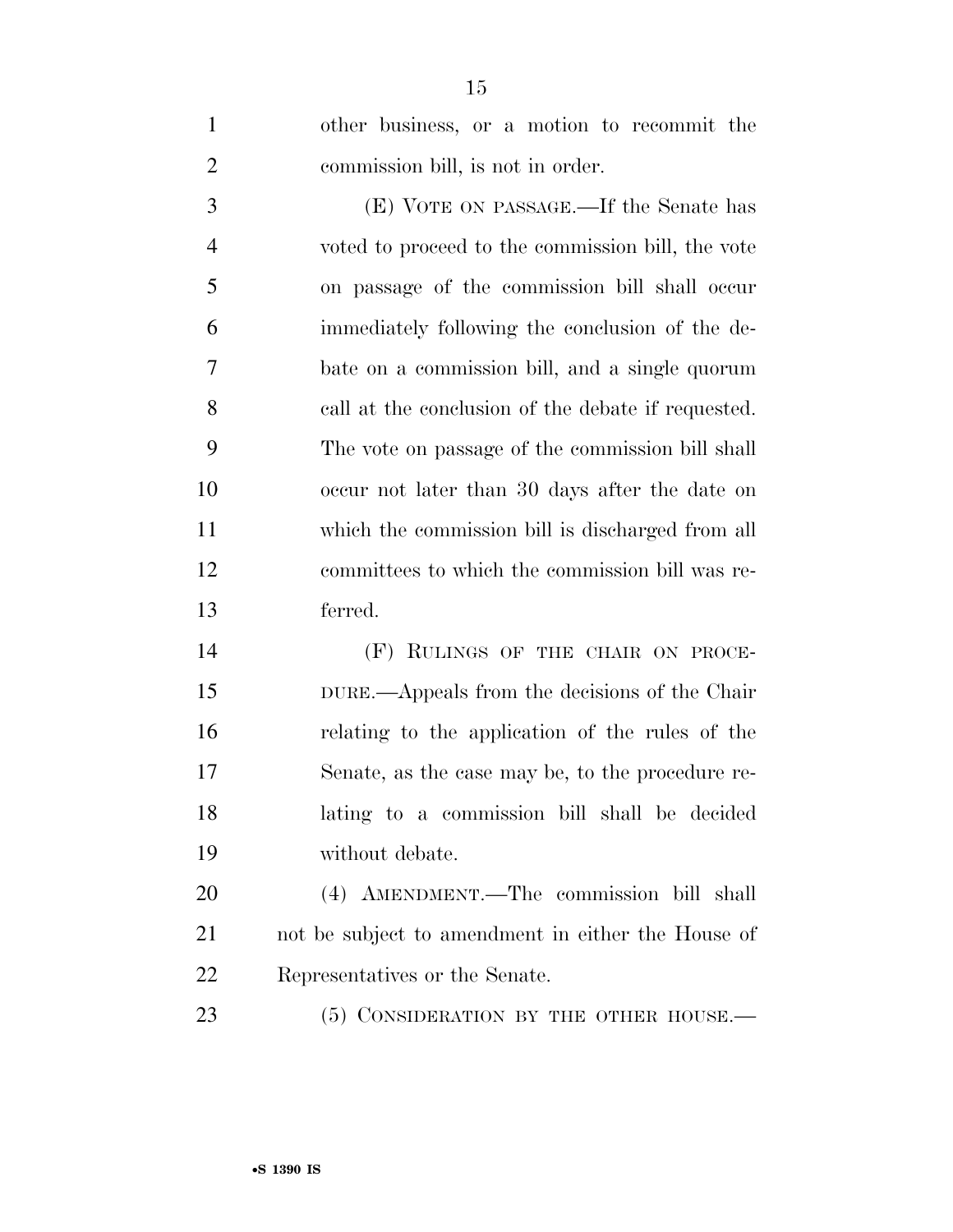| $\mathbf{1}$   | $(A)$ In GENERAL.—If, before passing the          |
|----------------|---------------------------------------------------|
| $\overline{2}$ | commission bill, one House receives from the      |
| 3              | other a commission bill—                          |
| $\overline{4}$ | (i) the commission bill of the other              |
| 5              | House shall not be referred to a com-             |
| 6              | mittee; and                                       |
| $\tau$         | (ii) the procedure in the receiving               |
| 8              | House shall be the same as if no commis-          |
| 9              | sion bill had been received from the other        |
| 10             | House until the vote on passage, when the         |
| 11             | commission bill received from the other           |
| 12             | House shall supplant the commission bill          |
| 13             | of the receiving House.                           |
| 14             | (B) REVENUE MEASURE.—This subsection              |
| 15             | shall not apply to the House of Representatives   |
| 16             | if the commission bill received from the Senate   |
| 17             | is a revenue measure.                             |
| 18             | (6) RULES TO COORDINATE ACTION WITH               |
| 19             | OTHER HOUSE.-                                     |
| 20             | (A) TREATMENT OF COMMISSION BILL OF               |
| 21             | OTHER HOUSE.—If the Senate fails to introduce     |
| 22             | or consider a commission bill under this section, |
| 23             | the commission bill of the House shall be enti-   |
| 24             | tled to expedited floor procedures under this     |
| 25             | section.                                          |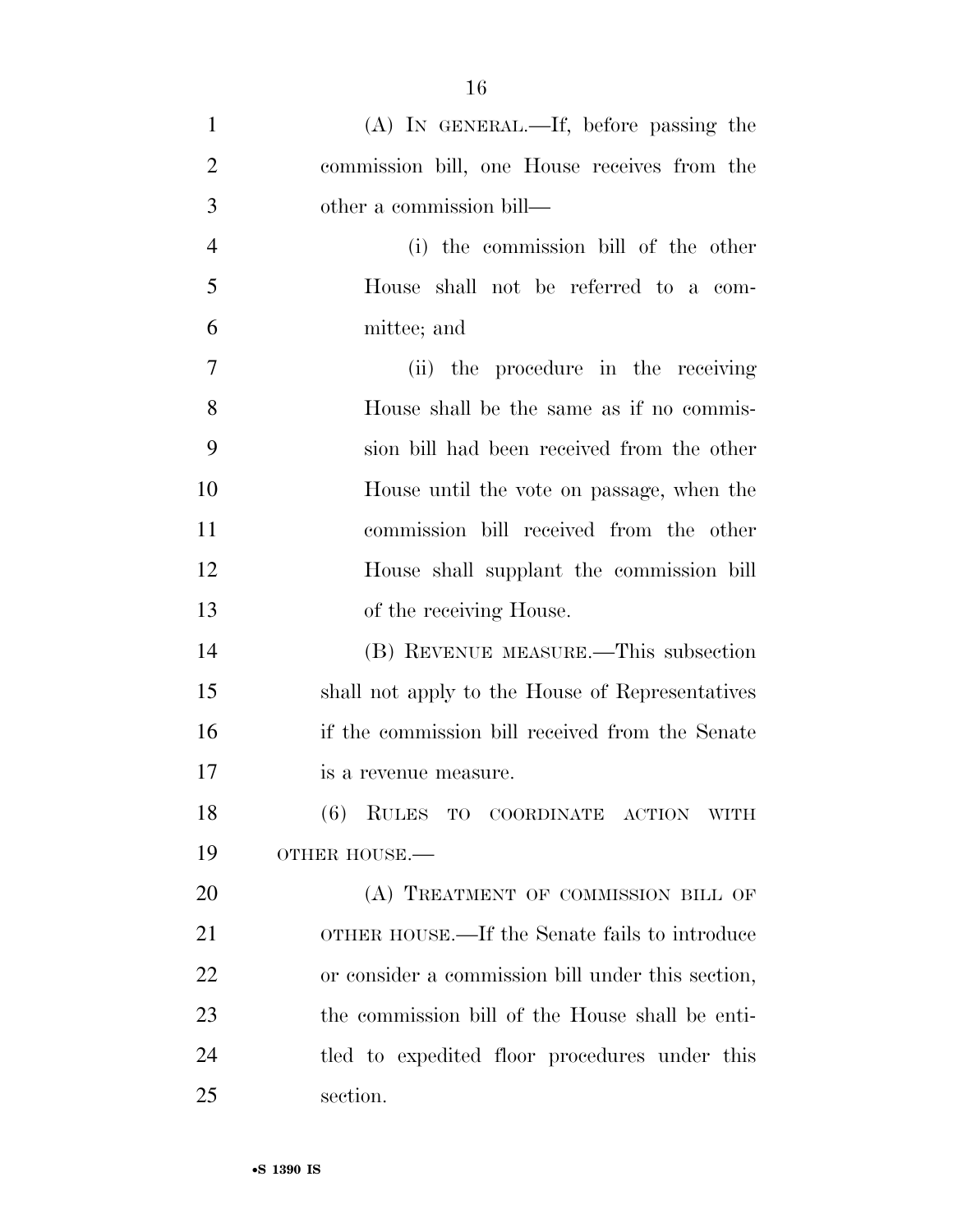| $\mathbf{1}$   | (B) TREATMENT OF COMPANION MEAS-                   |
|----------------|----------------------------------------------------|
| $\overline{2}$ | URES IN THE SENATE.—If following passage of        |
| 3              | the commission bill in the Senate, the Senate      |
| $\overline{4}$ | then receives the commission bill from the         |
| 5              | House of Representatives, the House-passed         |
| 6              | commission bill shall not be debatable. The vote   |
| 7              | on passage of the commission bill in the Senate    |
| 8              | shall be considered to be the vote on passage of   |
| 9              | the commission bill received from the House of     |
| 10             | Representatives.                                   |
| 11             | (C) VETOES.—If the President vetoes the            |
| 12             | commission bill, debate on a veto message in       |
| 13             | the Senate under this section shall be 1 hour      |
| 14             | equally divided between the majority and minor-    |
| 15             | ity leaders or their designees.                    |
| 16             | (h) NOTICE TO REGULATORY AGENCIES.—                |
| 17             | (1) ENACTMENT OF COMMISSION BILL.—If the           |
| 18             | commission bill is enacted into law, the President |
| 19             | shall—                                             |
| 20             | $(A)$ not later than 7 days after the date on      |
| 21             | which the commission bill is enacted into law—     |
| 22             | (i) provide notice to the affected regu-           |
| 23             | latory agencies; and                               |
| 24             | (ii) publish notice of enactment in the            |
| 25             | Federal register and online; and                   |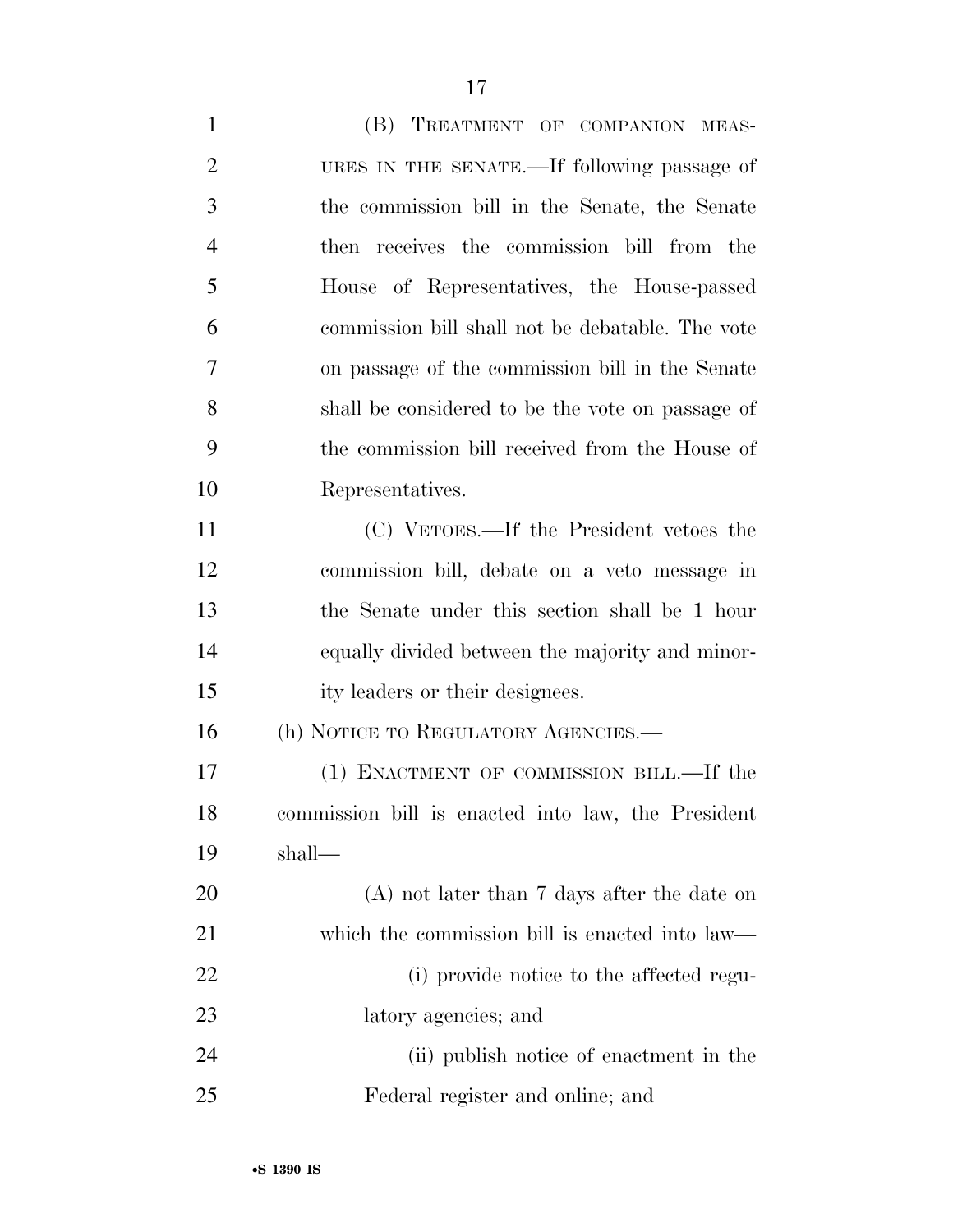(B) require affected regulatory agencies to implement the commission bill within 180 days after the date on which the commission bill is enacted into law. (2) FAILURE TO ENACT COMMISSION BILL.—If the commission bill is not enacted into law, the President shall provide notice of such failure to enact the commission bill in the Federal Register. (i) ADJOURNMENT OF CONGRESS.—If the commis- sion bill is introduced less than 60 session days or 60 leg- islative days before the date on which Congress adjourns sine die— (1) the commission bill shall be introduced in both Houses on the date on which the succeeding Congress first convenes its next session; and (2) subsection (g) shall apply to the commission bill during the succeeding Congress. **SEC. 5. POWERS OF THE COMMISSION.**  (a) HEARINGS.—The Commission may hold such hearings, sit and act at such times and places, take such testimony, and receive such evidence as the Commission considers advisable to carry out this Act. 23 (b) INFORMATION FROM FEDERAL AGENCIES.— (1) IN GENERAL.—The Commission is author-

•**S 1390 IS**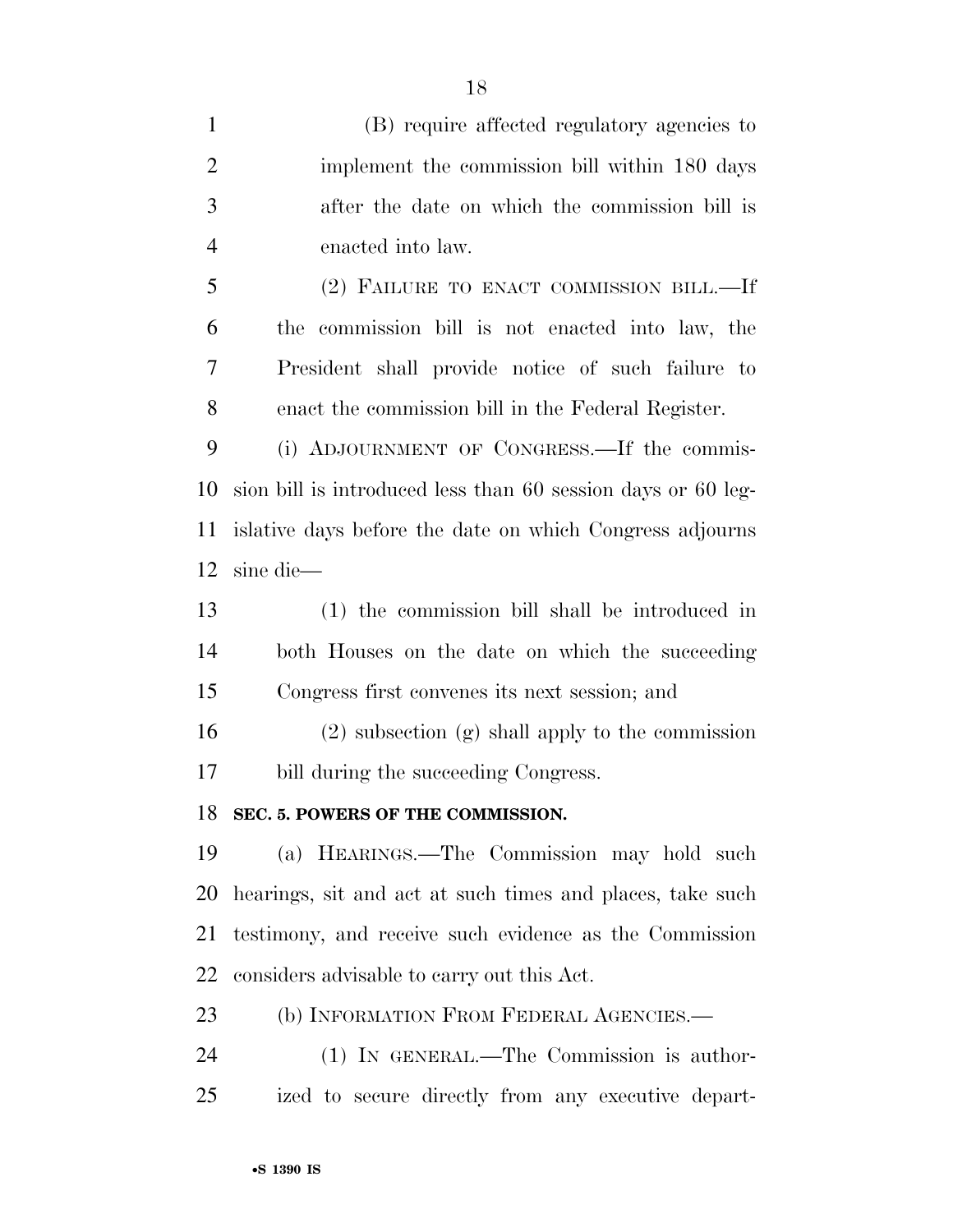ment, bureau, agency, board, commission, office, independent establishment, or instrumentality of the Government, information, suggestions, estimates, and statistics for the purpose of this Act. Each de- partment, bureau, agency, board, commission, office, independent establishment, or instrumentality shall, to the extent authorized by law, furnish such infor- mation, suggestions, estimates, and statistics di- rectly to the Commission, upon request made by the chairman, the chairman of any subcommittee cre- ated by the Commission, or any member designated by a majority of the Commission.

 (2) RECEIPT, HANDLING, STORAGE, AND DIS- SEMINATION.—Information shall only be received, handled, stored, and disseminated by members of the Commission and its staff consistent with all ap- plicable statutes, regulations, and Executive orders. (c) POSTAL SERVICES.—The Commission may use the United States mails in the same manner and under the same conditions as other departments and agencies of the Federal Government.

 (d) GIFTS.—The Commission may accept, use, and dispose of gifts or donations of services or property.

 (e) SPACE FOR USE OF COMMISSION.—Not later than 60 days after the date of the enactment of this Act,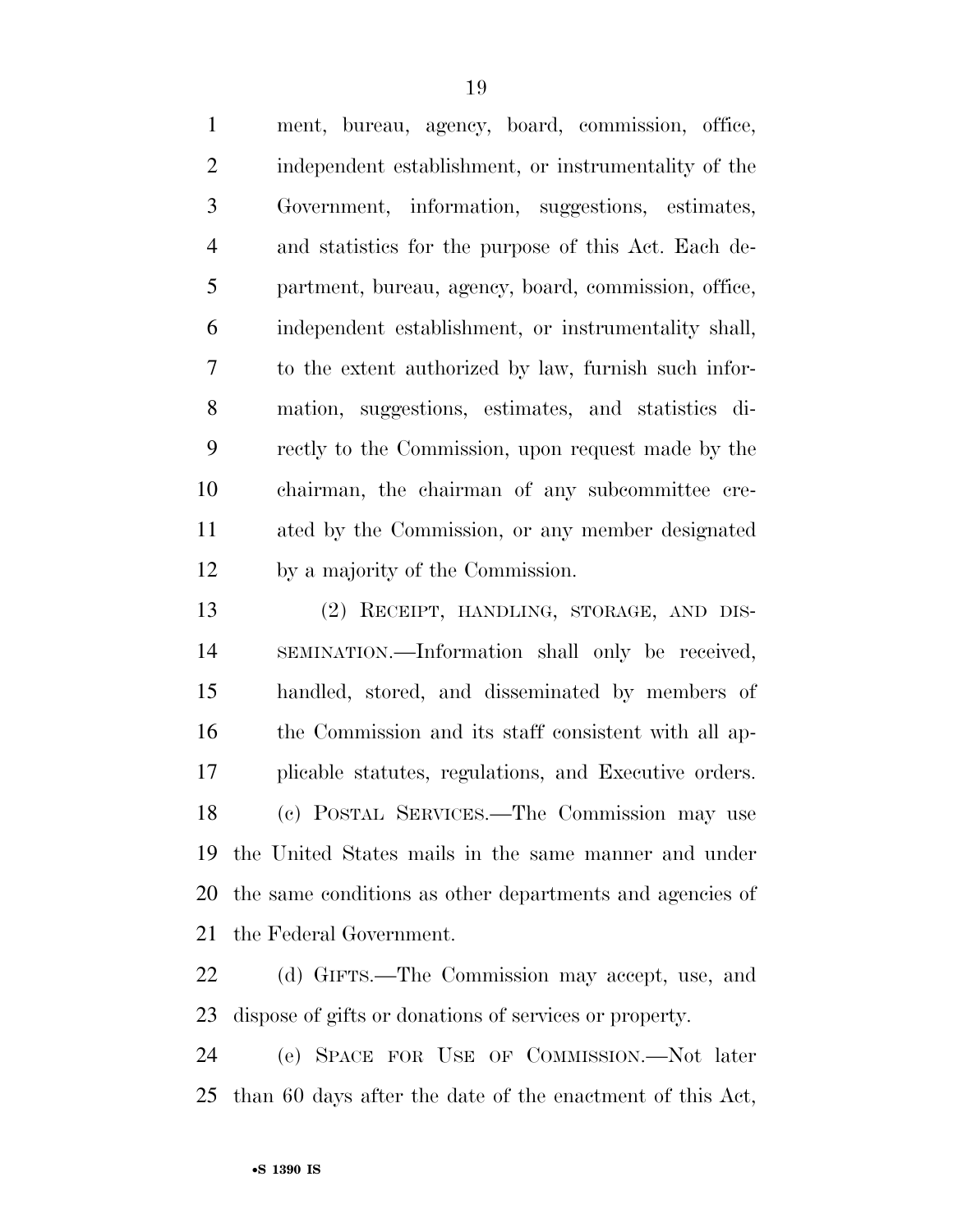the Administrator of General Services will support on a reimbursable basis the operations of the Commission, in- cluding the identification of suitable space to house the Commission. If the Administrator is not able to make such suitable space available within the 60-day period, the Commission shall lease space to the extent that funds are available.

#### **SEC. 6. COMMISSION PERSONNEL MATTERS.**

 (a) COMPENSATION OF MEMBERS.—Each member of the Commission shall be compensated at a rate equal to the daily equivalent of the annual rate of basic pay pre- scribed for level IV of the Executive Schedule under sec- tion 5315 of title 5, United States Code, for each day (in- cluding travel time) during which such member is engaged in the performance of the duties of the Commission.

 (b) TRAVEL EXPENSES.—The members of the Com- mission shall be allowed travel expenses, including per diem in lieu of subsistence, at rates authorized for employ- ees of agencies under subchapter I of chapter 57 of title 5, United States Code, while away from their homes or regular places of business in the performance of services for the Commission.

(c) STAFF.—

 (1) IN GENERAL.—The Chairman of the Com-mission may, without regard to the civil service laws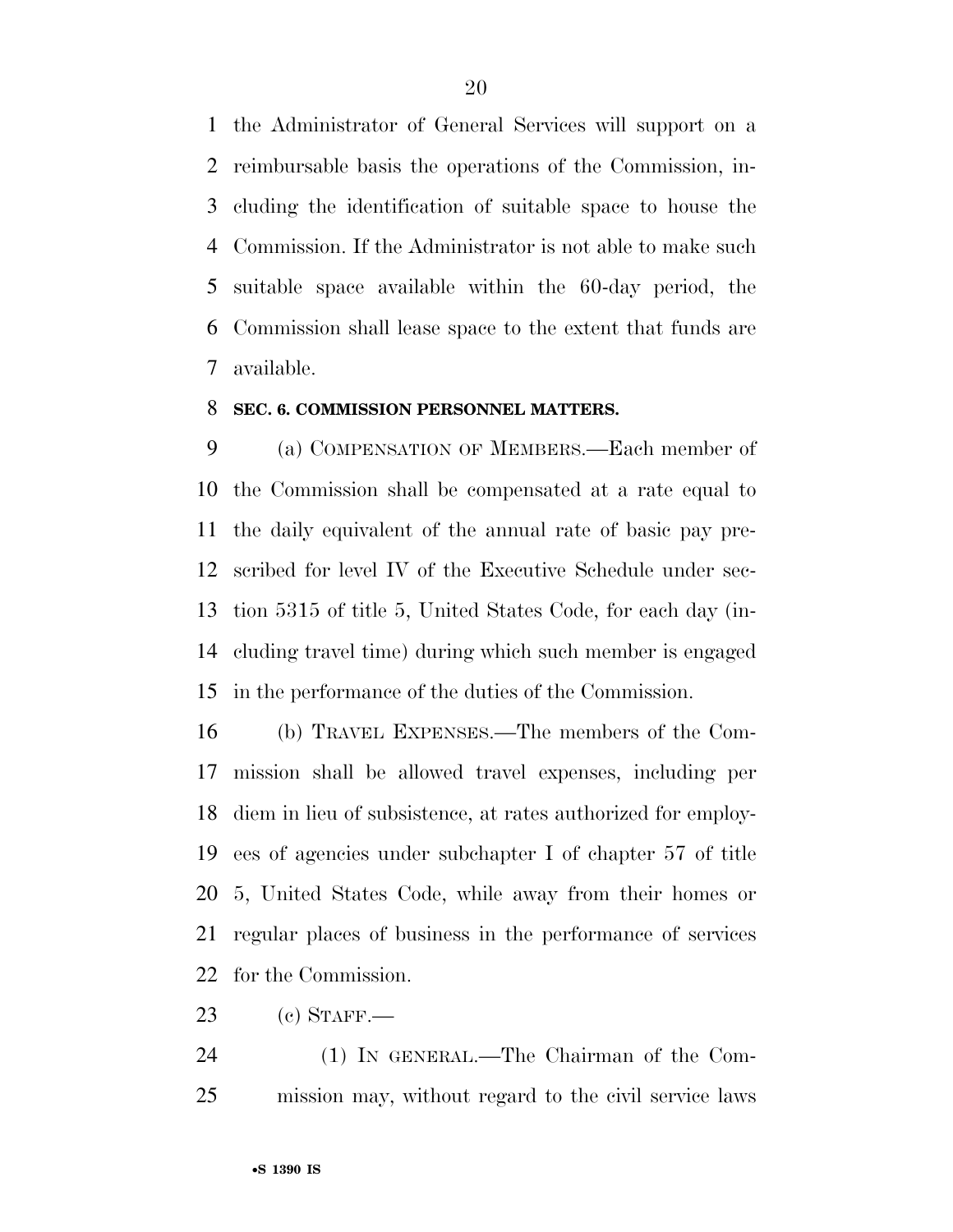and regulations, appoint and terminate an executive director and such other additional personnel as may be necessary to enable the Commission to perform its duties. The employment of an executive director shall be subject to confirmation by the Commission. (2) COMPENSATION.—The Chairman of the Commission may fix the compensation of the execu- tive director and other personnel without regard to chapter 51 and subchapter III of chapter 53 of title 5, United States Code, relating to classification of positions and General Schedule pay rates, except that the rate of pay for the executive director and other personnel may not exceed the rate payable for level V of the Executive Schedule under section 5316 of such title.

16 (d) PROCUREMENT OF TEMPORARY AND INTERMIT- TENT SERVICES.—The Chairman of the Commission may procure temporary and intermittent services under section 3109(b) of title 5, United States Code, at rates for individ- uals which do not exceed the daily equivalent of the annual rate of basic pay prescribed for level V of the Executive Schedule under section 5316 of such title.

 (e) CONTRACTING AUTHORITY.—The Commission may acquire administrative supplies and equipment for Commission use to the extent funds are available.